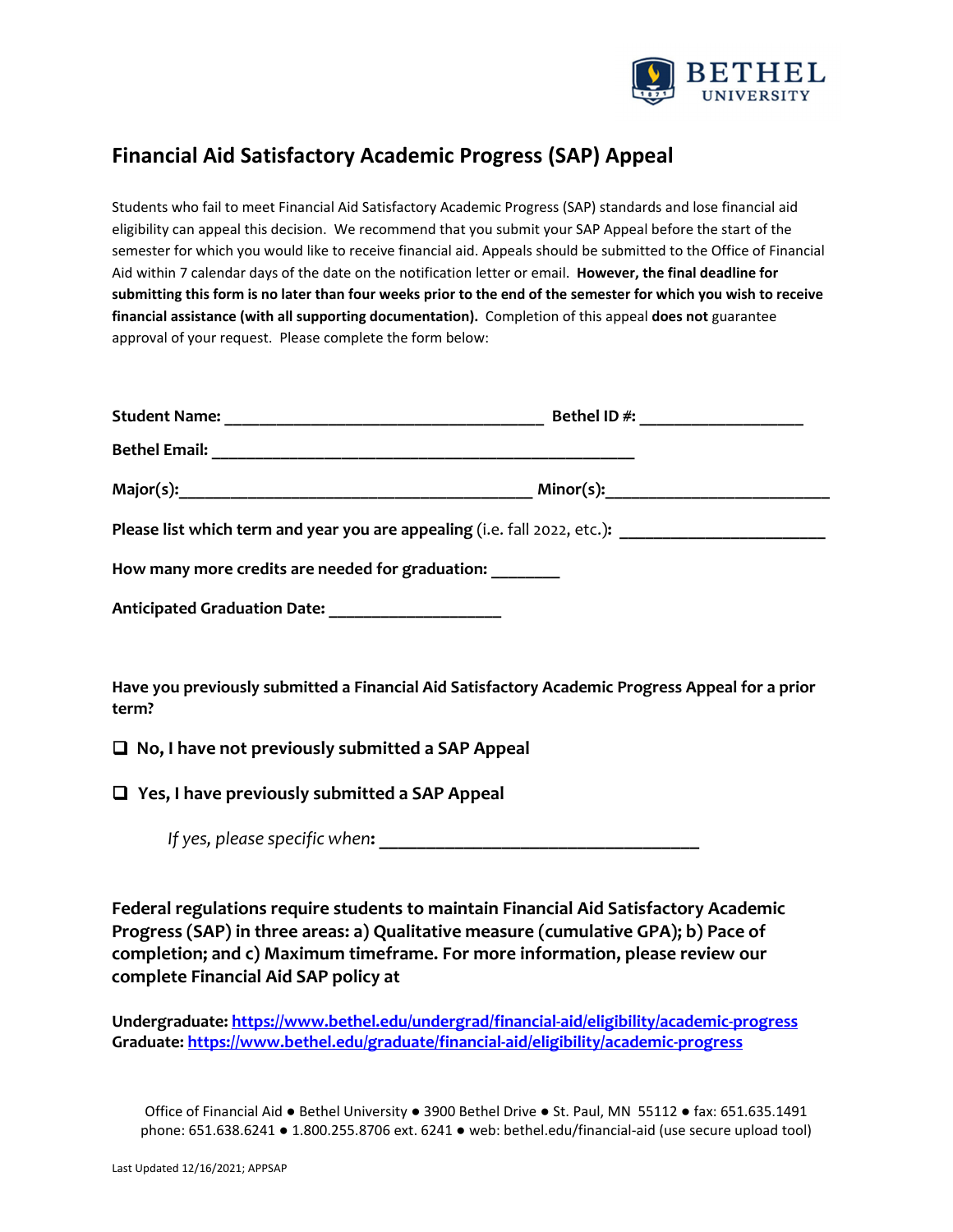## **Please describe the reason(s) that you failed to meet the Financial Aid SAP standards:**

Acceptable reasons for appeal may include injury or illness of the student, illness or death of an immediate relative of the student, or other extenuating circumstances beyond the student's control.



**from maintaining Satisfactory Academic Progress:**

Office of Financial Aid ● Bethel University ● 3900 Bethel Drive ● St. Paul, MN 55112 ● fax: 651.635.1491 phone: 651.638.6241 ● 1.800.255.8706 ext. 6241 ● web: bethel.edu/financial‐aid (use secure upload tool)